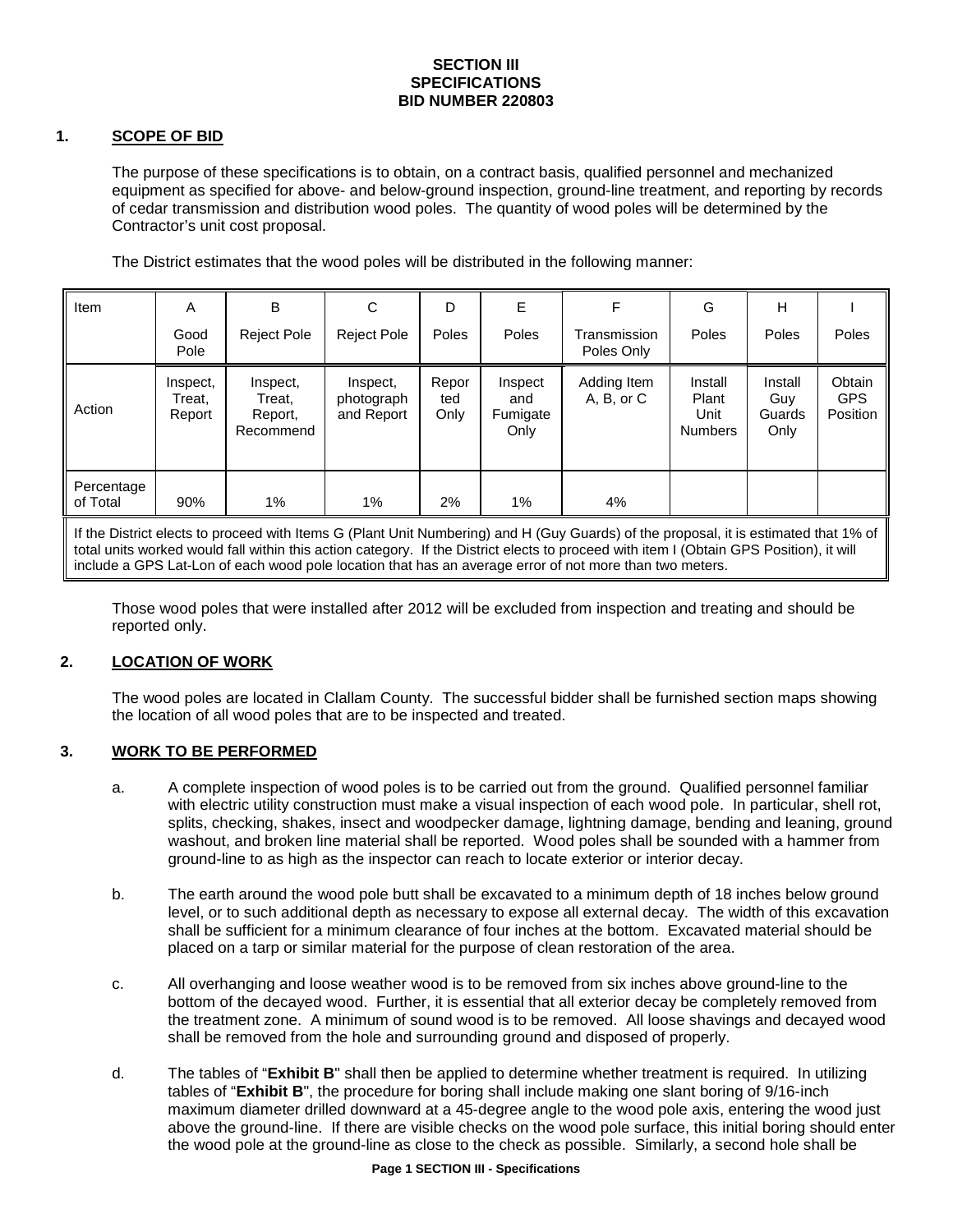drilled on the opposite side of the wood pole. Then, if heart decay or decay pockets are found, two more like holes shall be drilled, one in each of the other two quarters. From these borings, the thickness of the shell and the depths of the enclosed decay pockets shall be measured through the bored holes using a scale to convert the measurement taken at the 45-degree angle to measurements perpendicular to the wood pole axis. All bored holes shall be treated with fumigant and plugged with an oversized, fully treated, wooden or industry-accepted, plastic plug.

- e. Wood poles that do not fall below the minimums of "**Exhibit B**" shall receive a minimum of 1/16-inch layer of brush-applied treating paste from 18 inches below ground-line to four inches above. A wood pole bandage paper shall be firmly applied over this paste, completely encircling the wood pole, and secured with tacks or staples. After securing treatment paper, backfilling shall be done such that soil is well tamped and coned up around the wood pole three inches above ground-line.
- f. Wood poles that fall below the minimums of "**Exhibit B**" but which retain at least 50 percent of original diameter and which are recommended by the treating foreman for reinforcement shall be treated as in Section III, Item 3.e., above. The treating foreman must consider wood pole age, general condition, type of loading, location, and the District Representative's instructions in this evaluation.
- g. Wood poles that fall below the minimums of "**Exhibit B**," or which are unsuitable from other deterioration, shall be digitally photographed (entire pole), marked and the condition reported to the District. The excavation shall be backfilled, and no further work shall be performed on the wood pole.
- h. No debris, loose dirt, etc. is to be left in wood pole area in the case of private property. In all cases, the area is to be restored to its original condition.
- i. The Contractor shall report all foreign contacts found on District wood poles on the report form to be provided by the District, "**Exhibit C**". The District will provide training to the Contractor's employees in identifying those contacts.
- j. Inspection Reports (See **"Exhibit C"**):
	- I. Weekly Report: The contractor shall provide an electronic weekly report of wood poles inspected and the numbered categories, using a spreadsheet accepted by the District. This report will be used as the basis for invoices from the contractor and payments by the District. This report must be sent to these three District representatives; Mike Hill [\(mikeh@clallampud.net\)](mailto:johnp@clallampud.net), Bill Decker [\(billd@clallampud.net\)](mailto:billd@clallampud.net), and Greg Thompson [\(gthompson@clallampud.net\)](mailto:gthompson@clallampud.net)
	- II. Inspection Summary: The contractor shall provide a paper and electronic copy of the inspection reports for all wood poles inspected within the period of the contract using a format accepted by the District. The electronic summary(s) may be sent via e-mail to a District Representative at any time within the contract period.
- k. The Contractor shall comply with Washington State Dig Laws.

# **4. WOOD POLE INSPECTION, TREATMENT, AND NUMBERING CATEGORIES**

- a. Item "A" Good Pole: Inspected, Treated Reported -- Any wood pole which, upon inspection, is found to be sound enough from "**Exhibit B**" to warrant external preservative treatment only in accordance with Section III, Item 3.e.
- b. Item "B" Reject Pole: Inspected, Reported, and Recommend Treatment -- Any wood pole which, upon inspection, is found to be deteriorated below requirements of "**Exhibit B**" but which retains at least 50 percent of original diameter and which is recommended by the treating foreman for reinforcement shall receive external preservative treatment in accordance with Section III, Item 3.e.
- c. Item "C" Reject Pole: Inspected, Reported, and Pole Rejected -- Any wood pole which, upon inspection, is found to be deteriorated below requirements of "**Exhibit B**" and/or shows signs of complete deterioration above ground. These wood poles shall be digitally photographed (entire pole) for the District and reported as such and no further work done in accordance with Section III, Item 3.g. If, in the opinion of the treatment foreman, the reject wood pole is in such condition that it warrants immediate attention by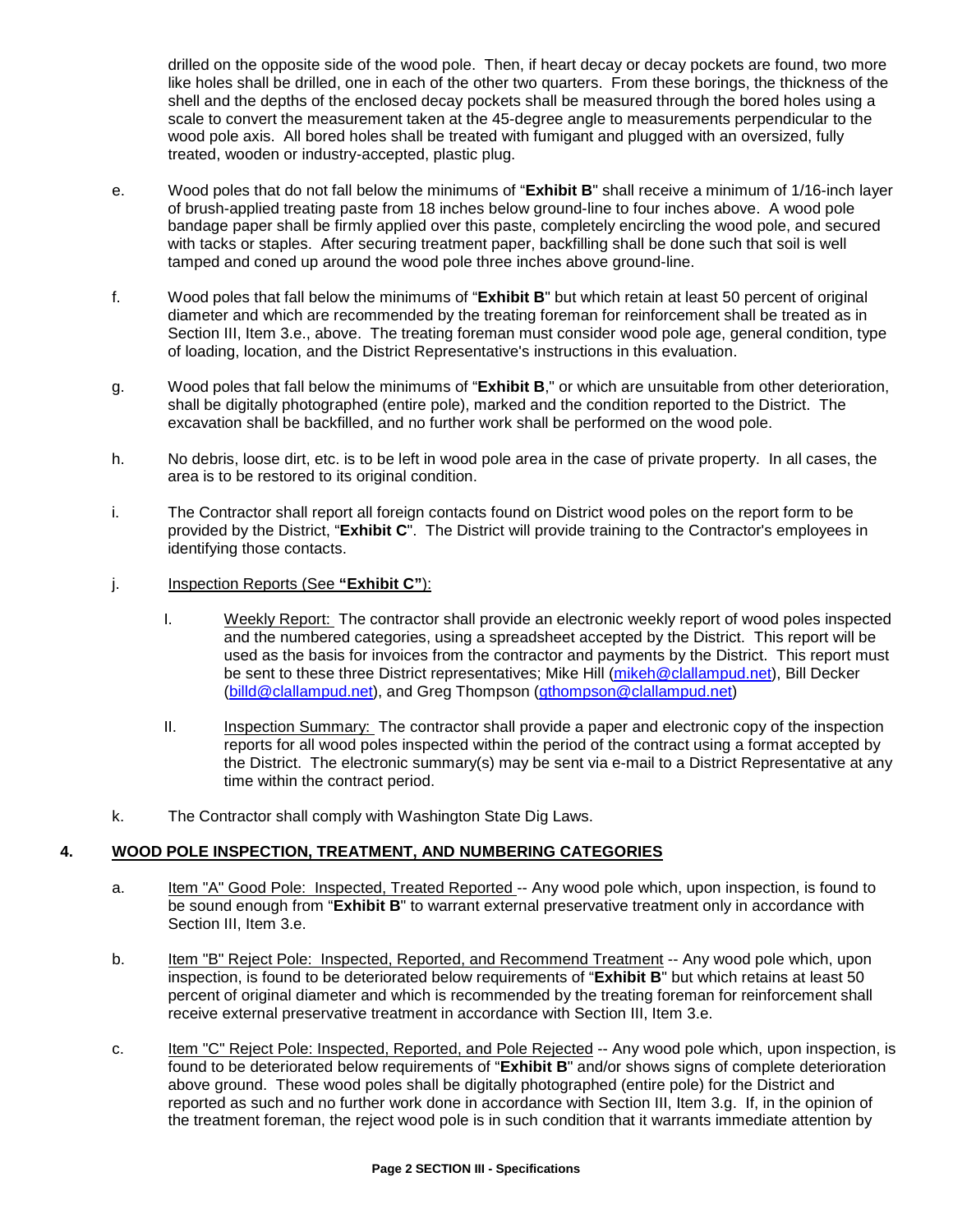the District, it shall be prominently marked **"PRIORITY"** on the report form. Further, if the condition warrants, it shall be reported immediately to the District Representative.

- d. Item "D": Reported Only -- Any wood pole that meets the following conditions shall be visually inspected and sounded, but shall not be tested or treated:
	- 1) Wood poles located in standing water.
	- 2) Wood poles less than three horizontal feet from irrigation ditch water, a creek, or other stream.
	- 3) Wood poles located within a fifty foot radius of a domestic water well.
	- 4) Wood poles identified by the Contractor as having been set or retreated during or after 2010 (not highlighted on maps -- see Section III, Item 1.

Wood poles meeting the above criteria shall have the external condition noted on the report form.

e. Item "E": Fumigant Only -- Any wood pole which cannot be excavated or treated (except those in 4.d.) above) because of asphalt, concrete, etc., shall be treated with fumigant.

The Contractor will bore four (4) holes 3/4-inch in diameter and a depth two times the radius of the wood pole at a 45-degree downward angle. The first hole shall be at ground-line and the succeeding holes six (6) inches higher and rotated 90 degrees clockwise. Inject 1/2-cup of fumigant into each hole, and plug the holes with treated plugs.

- f. Item "F": Transmission Pole Additional Cost -- An additional charge shall be made for any transmission wood pole in Categories "A," "B," or "C."
- g. Item "G": Plant Unit Numbering Only -- Plant unit numbering shall be installed on all wood poles where numbers do not currently exist. This may include wood poles falling under any of the above categories, including "Reported Only." For specifications for installation, see "**Exhibit D**."
- h. Item "H": Guy Guard Installation Only -- Install District-provided guards on all unguarded down guys, and replace guy guards on existing down guys that are deteriorated.
- i. Item "I": Reporting Report GPS Latitude and Longitude of each wood pole locations.

# **5. BASIC CREW AND EQUIPMENT**

The crew and equipment shall consist of necessary personnel and equipment to adequately perform excavation for inspection; conduct inspection, install treatment paste and paper, and backfill excavation; or conduct inspection and fumigate as required.

The Contractor shall employ a "Treating Foreman" who must be an experienced wood pole inspector with a minimum of 12 weeks training. **A resume of the Treating Foreman listing certain minimum requirements must be submitted with the bid; the requirements are stated in SECTION I – Notice and Instructions to Bidder, Section 7.** The foreman shall accompany the District Representative when requested for inspection of work.

All personnel shall be properly trained in all aspects of accident prevention that may be related to the work to be performed prior to their being exposed to any hazards. This will include, but not be limited to, Right to Know, electrical safety, traffic control, use and care of personal protective equipment, industrial first aid, and C.P.R. Directions and instructions given to the Treating Foreman by the District shall be binding upon the Contractor.

#### **6. SUPERVISION AND INSPECTION**

The District reserves the right to require the removal from the project of any employee of the Contractor if in the judgment of the District, such removal shall be necessary in order to protect the interest of the District. The District shall have the right to require the Contractor to increase the number of its employees, and to increase or change the amount or kind of tools and equipment if at any time the progress of the work shall be unsatisfactory to the District; but the failure of the District to give any such directions shall not relieve the Contractor of its obligations to complete the work within the time and in the manner specified in these documents.

#### **Page 3 SECTION III - Specifications**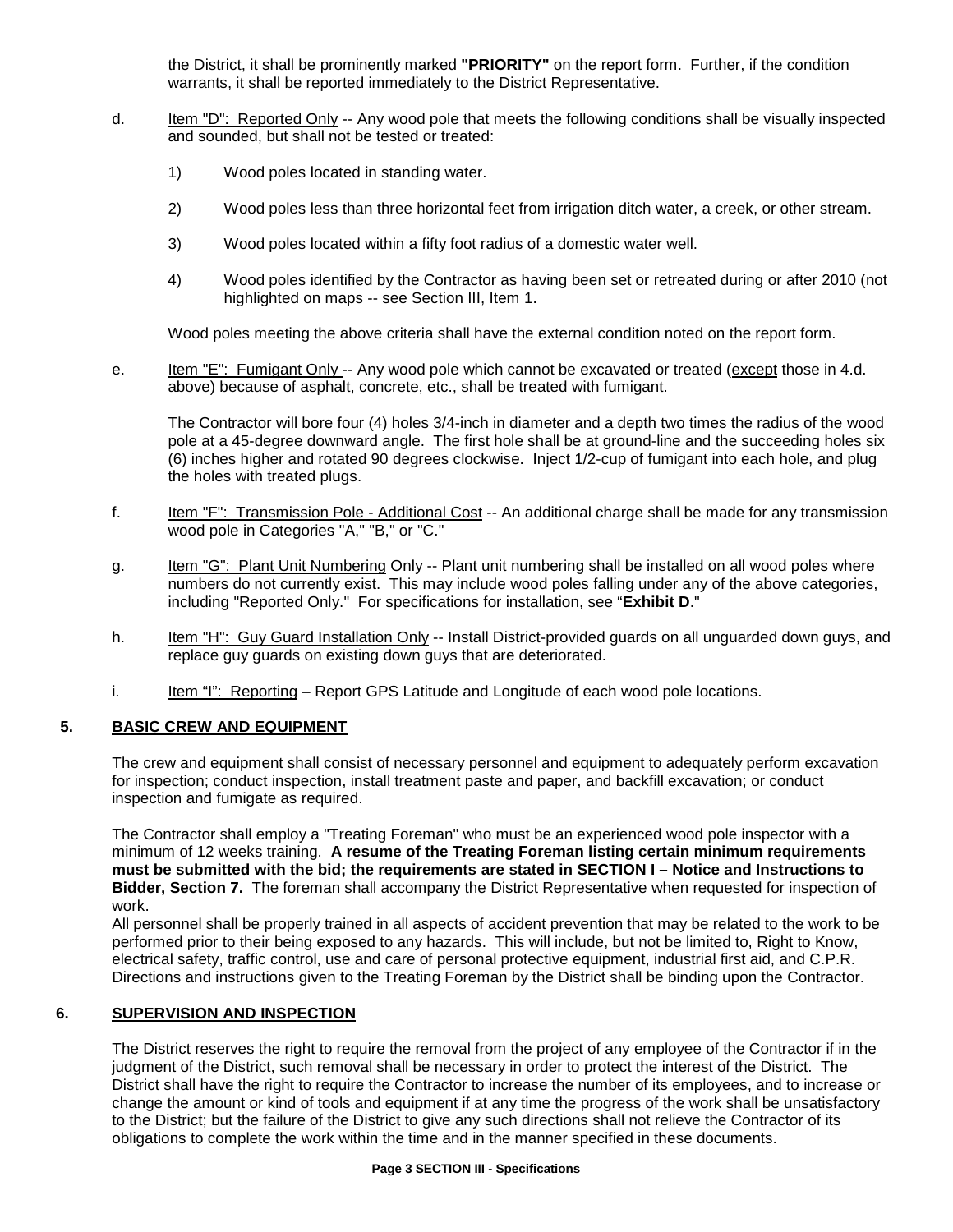The manner of performance of the work and all equipment used therein shall be subject to the inspection, tests, and approval of the District. The District shall have the right to inspect all payrolls and other data and records of the Contractor relevant to the work. The Contractor will provide all reasonable facilities necessary for such inspection and tests. The Contractor shall have an authorized agent accompany the inspector when final inspection is made and, if requested by the District, when any other inspection is made.

In the event that the District shall determine that the construction contains or may contain any defects, it shall be the right of the District to have an inspection made by an engineer approved by the District for the purpose of determining the exact nature, extent, and locations of such defects.

# **7. HOURS OF WORK; OVERTIME; PREVAILING WAGES**

Normal working hours are from 6:30 a.m. to 5:00 p.m., Monday through Thursday, unless otherwise authorized by the District. The lunch period shall be observed from 11:30 a.m. to 12:00 p.m. unless unusual circumstances prevail.

The District or the Contractor may terminate this four-day workweek schedule and revert to a five-day workweek at any time with one week prior notice to the other.

The Contractor shall comply with Chapter 49.28 RCW and applicable regulations pertaining to overtime pay. The District may cancel this contract in the event of the Contractor's failure to so comply.

The Contractor will be required to pay prevailing wages on this project pursuant to Chapter 39.12 RCW and applicable regulations. Attached hereto as "**Exhibit A**", is the "Washington State Prevailing Wage Rates for Public Works Contracts" for Clallam County. Any laborers, workers, or mechanics in each trade or occupation required for the work set forth herein shall be paid not less than such specified hourly minimum rate of wage. It shall be the Contractor's responsibility to verify current rates. This information may not be all-inclusive; any other occupation used on the project but not listed in this information shall comply with the most recent applicable prevailing wage rate.

Before payment is made by the District, the Contractor and each and every subcontractor shall be required to submit to the State of Washington a "Statement of Intent to Pay Prevailing Wages" providing the Contractor's or subcontractor's registration certificate number and the prevailing rate of wage for each classification of workers entitled to prevailing wages and the estimated number of workers in each classification, which statement shall be approved by the Department of Labor and Industries.

Following the final acceptance of the project, the Contractor and each and every subcontractor shall submit to the State of Washington an "Affidavit of Wages Paid" before the funds retained according to RCW 60.28. are released to the Contractor or subcontractor, which affidavit shall be certified by the Department of Labor and Industries.

Upon completion of a contract, the state, county, or other municipal officer charged with the duty of disbursing or authorizing disbursement or payment of such contracts shall forthwith notify the department of revenue, the employment security department, and the department of labor and industries of the completion of contracts over thirty-five thousand dollars. Such officer shall not make any payment from the retained percentage fund or release any retained percentage escrow account to any person, until he or she has received from the department of revenue, the employment security department, and the department of labor and industries certificates that all taxes, increases, and penalties due from the contractor, and all taxes due and to become due with respect to such contract have been paid in full or that they are, in each department's opinion, readily collectible without recourse to the state's lien on the retained percentage.

# **8. HOLIDAYS**

The Contractor shall observe holidays that correspond with District holidays on the same day as observed by the District.

# **9. CUSTOMER RELATIONS**

The Contractor agrees that its personnel and equipment shall at all times present a neat appearance. All work shall be done and all contacts with the public shall be handled with due regard for the District's public relations.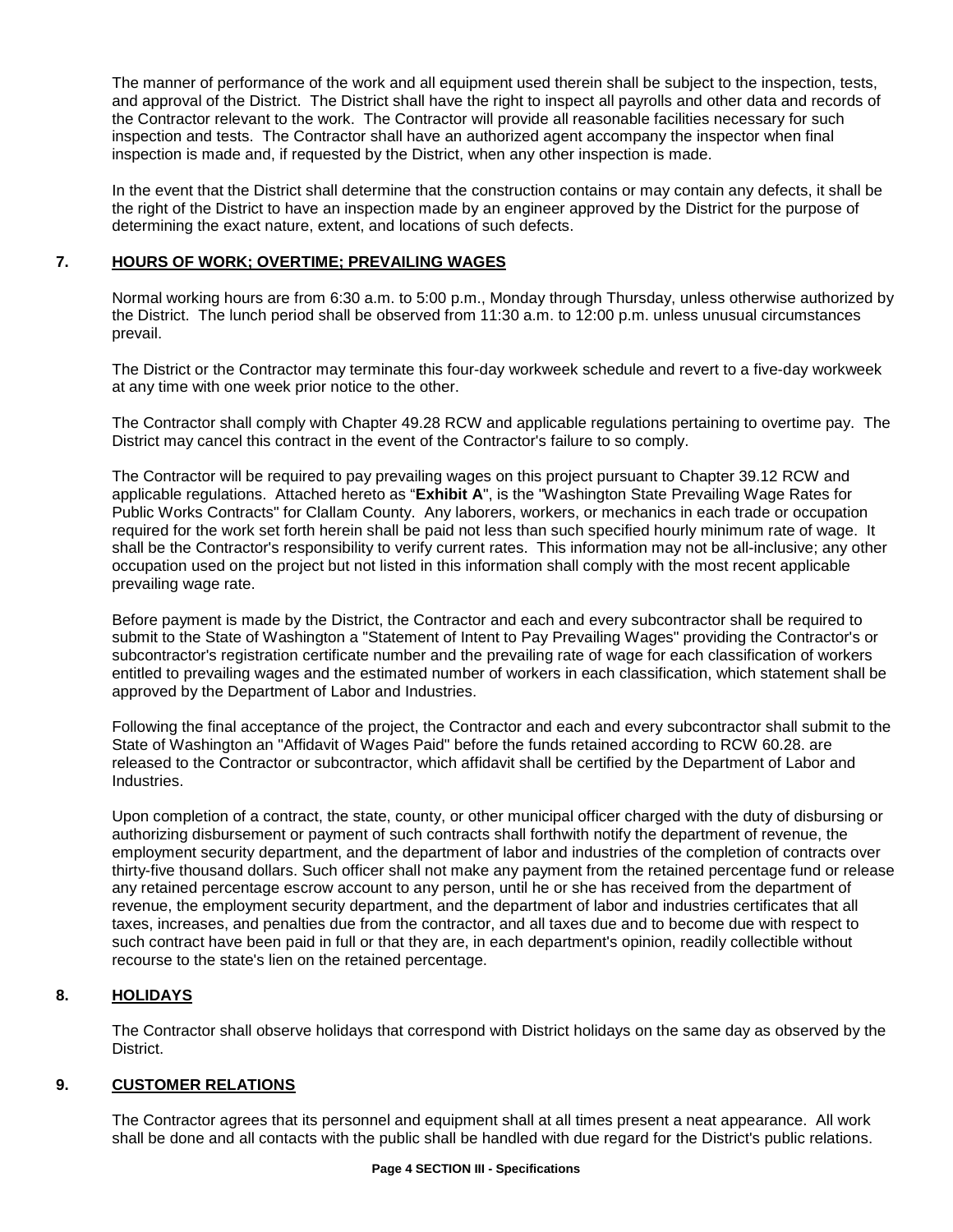The Contractor agrees that complaints of any nature received from property owners or public authorities shall receive immediate attention. All complaints shall be reported within 24 hours to the District Representative.

In those areas where wood poles are not adjacent to roadways, the Contractor shall provide for his access to the wood poles as necessary. The Contractor shall use appropriate care to avoid undue damage to property or terrain, and prevent erosion problems. The Contractor shall notify property owners of work to be done on their property when owner is available at the site.

### **10. COMMUNICATION**

The Contractor shall be responsible for notifying the District Representative weekly of the location of the work for that week. This may be accomplished by e-mail (preferred): [billd@clallampud.net](mailto:billd@clallampud.net) **and** [marinal@clallampud.net,](mailto:marinal@clallampud.net) telephone, or by voicemail: 360.565.3461 (Bill) and 360.565.3203 (Marina).

The Contractor will provide the District with a telephone number where the Contractor's crew may be contacted during regular hours and after-hours by a District Representative. The Contractor will immediately contact the District's Operations Department at 360.565.3203 or 800.542.7859 (Extension 203) to report any of the following:

- a. Crew unable to work.
- b. Major equipment breakdowns or material shortages.
- c. Unscheduled change of work locations.
- d. Serious accidents.
- e. Customer outages.

The District may at its option furnish at District expense a District radio to be installed in the Contractor's truck. Installation will be completed by the District in accordance with Contractor's specifications. The Contractor shall be responsible for any maintenance and repair expense after installation and shall be responsible to the District for replacement cost of the radio equipment in the event that it is lost, stolen, or destroyed.

The District will provide the Contractor's personnel with training on District procedures for use of the radio.

### **11. MATERIALS**

- a. All treatment, treatment bandage paper, and fumigant materials shall be provided by the Contractor. Material specifications shall be as follows:
	- 1) Exterior wood pole treatment below ground level; The District will allow the Paste Form of Cu-Bor, MP400Ext, and/or Cop-R-Plastic.
	- 2) Interior wood pole treatment; The District will allow MITC Fume, G Fume 96, Super Fume and/or Dura Fume.
- b. The District requires that when treatment containers are emptied, the liners shall be squeezed empty and wrapped around the wood pole butt and covered with the pole wrap.
- c. The Contractor shall provide all tools and equipment needed to perform the work as specified in Section III, Specifications.
- d. The Contractor shall provide to the District Material Safety Data Sheets (MSDS) for all treatment and fumigant products prior to beginning work.
- e. The District will furnish all material required for installing District plant unit numbers and guy guards.

#### **12. MARKING OF INSPECTED WOOD POLES**

The Contractor will mark each wood pole inspected by the use of:

a. A nail or tag indicating the year in which the wood pole was inspected, tested, and treated, and also identifying the Contractor. This tag would indicate to the District that this wood pole met or exceeded the minimum requirements for a good wood pole. Tag or nail head should not exceed two square inch in diameter.

#### **Page 5 SECTION III - Specifications**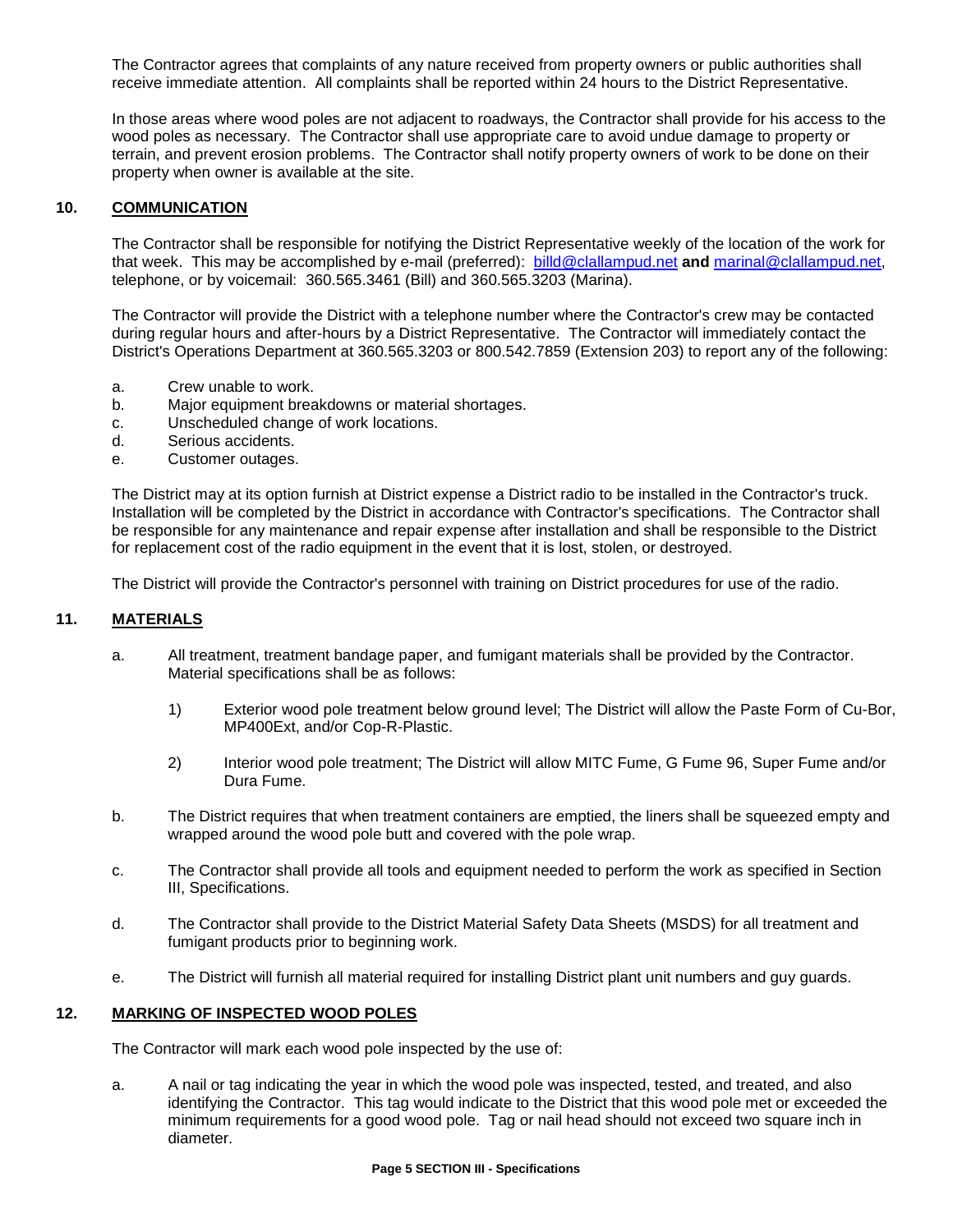b. A metal or rigid vinyl tag, red or yellow in color, securely attached to the wood pole, identifying the wood pole as a reject or two tags identifying it as a **"PRIORITY"** wood pole. These tags should be a minimum of one square inch in area.

Tags will be securely attached to the wood pole four to six feet above ground level and on the side of the wood pole facing the street or highway.

# **13. CHANGES IN CONTRACT DOCUMENTS**

The District may, from time to time during the progress of the project, make such changes in, additions to, or subtractions from, the specifications and/or exhibits as conditions may warrant. Provided, however, that if the cost to the Contractor shall be materially increased by any such change or addition, the District shall pay the Contractor for the reasonable cost thereof in accordance with a contract amendment or change order agreement signed by the District and the Contractor; but no claim for additional compensation for any such change or addition will be considered unless the Contractor shall have made a written request therefore to the District prior to the commencement of work in connection with such change or addition. If the cost to the Contractor shall be materially decreased by any such change or subtractions, the District shall deduct an appropriate amount in accordance with a contract amendment or change order agreement signed by the District and the Contractor.

## **14. COMPLIANCE WITH DISTRICT INSTRUCTIONS**

All work shall be done in compliance with instructions furnished to the Contractor by the District Representative. It is understood that the electric circuits of the District are to continue in normal operation wherever possible during this work and the Contractor is to provide and use all protection equipment necessary for protection of its employees and to guard against interfering with the normal operation of said circuits. Contractor agrees to secure from the District information as to the nature of the circuits involved in all cases before work is commenced. Prior to commencing work on or near energized circuits, the Contractor will obtain clearance from the District's dispatcher and comply with any instructions issued to it. Upon violation by the Contractor of any provisions of the contract documents, after written notice of such violation given to the Contractor by the District, the Contractor shall immediately correct such violation. Upon failure of the Contractor so to do, the District may correct such violation at the Contractor's expense. All questions or disputes as to the true meaning of the specifications shall be decided by the District.

The Contractor also agrees to assume full financial responsibility for any interruptions in electrical service that are a direct result of the Contractor or his/her employees while fulfilling this contract.

Observance of all Washington State Safety Laws is mandatory.

#### **15. QUALITY CONTROL INSPECTIONS**

A District Representative will periodically monitor and perform on-site inspections of the Contractor's work. On occasion the District Representative will require the Contractor's personnel to repeat the process of excavating, removing treatment, reapplying treatment, and backfilling the excavation of a randomly selected and previously treated wood pole. This will be done to assure compliance with specifications. If the Contractor's work is found to have been done in conformance with contract specifications, the Contractor will be compensated for this additional work at a rate equivalent to the amount agreed for "Testing Treated Reported" (Section II, Proposal, 2 Item A.).

If it is found that any part of the work was not done in accordance with contract specifications, the work will be repeated in accordance with specifications and at no additional cost to the District. Additionally, for each unit where the Contractor's workmanship is found to have been defective, up to five additional units may be reinspected at no cost to the District.

#### **16. CONTRACTOR IDENTIFICATION**

The Contractor's personnel shall wear approved flagging vests and hard hats and shall carry identification identifying them as employees of the Contractor.

The Contractor's vehicles shall also be marked to identify them to the public. This will include ATVs if they are utilized.